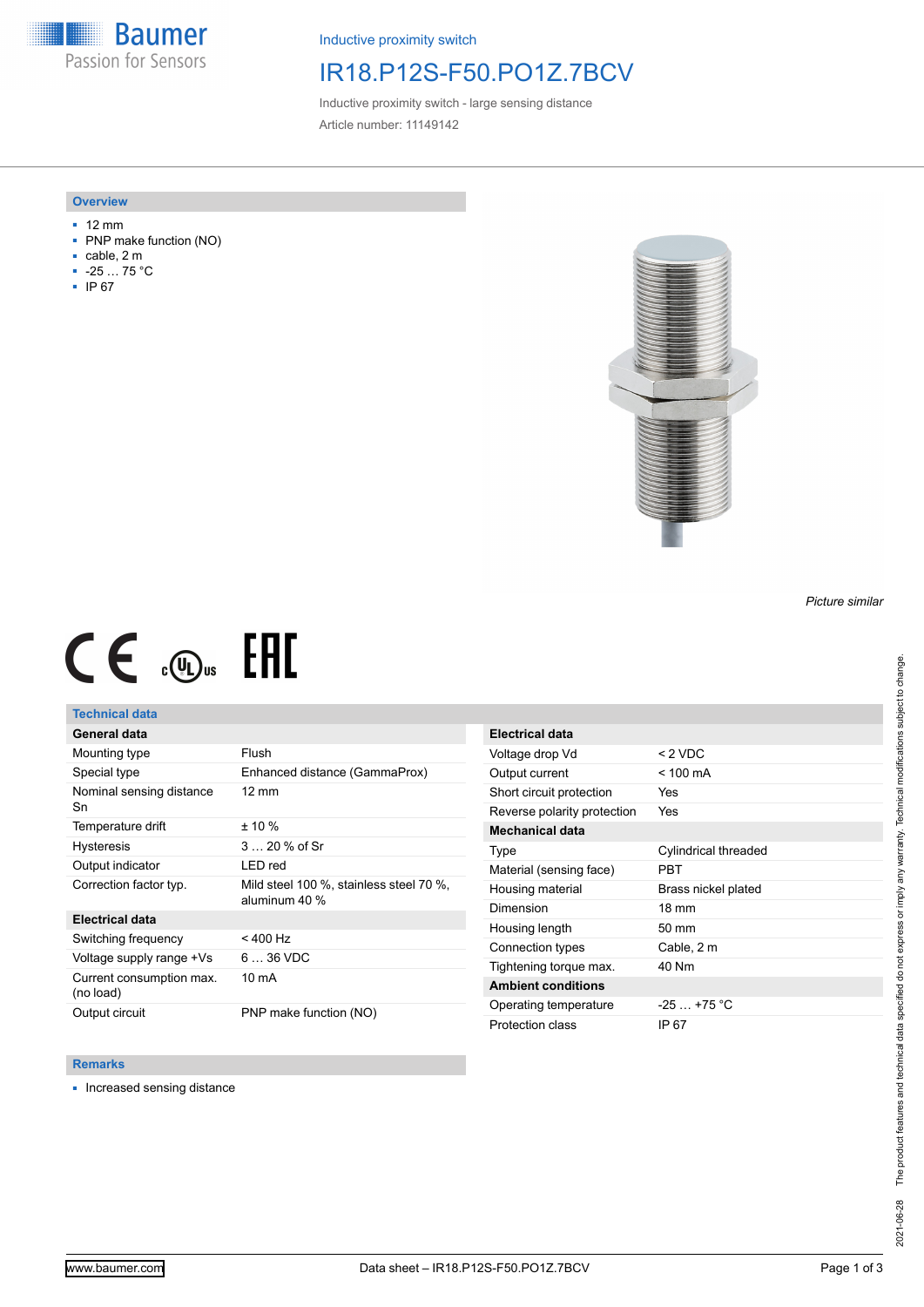

Inductive proximity switch

# IR18.P12S-F50.PO1Z.7BCV

Inductive proximity switch - large sensing distance Article number: 11149142

**Dimension drawing**





**Correction factors for different mounting situation (approx.)**



| Mounting material | Correction factor |
|-------------------|-------------------|
| Mild steel        | $100 \%$          |
| Stainless steel   | $100\%$           |
| Aluminum          | $100\%$           |



| Mounting material | Correction factor |
|-------------------|-------------------|
| Mild steel        | $105 \%$          |
| Stainless steel   | $95\%$            |
| Aluminum          | 95%               |



| Mounting material | <b>Correction factor</b> |
|-------------------|--------------------------|
| Mild steel        | not possible             |
| Stainless steel   | 110%                     |
| Aluminum          | 65%                      |